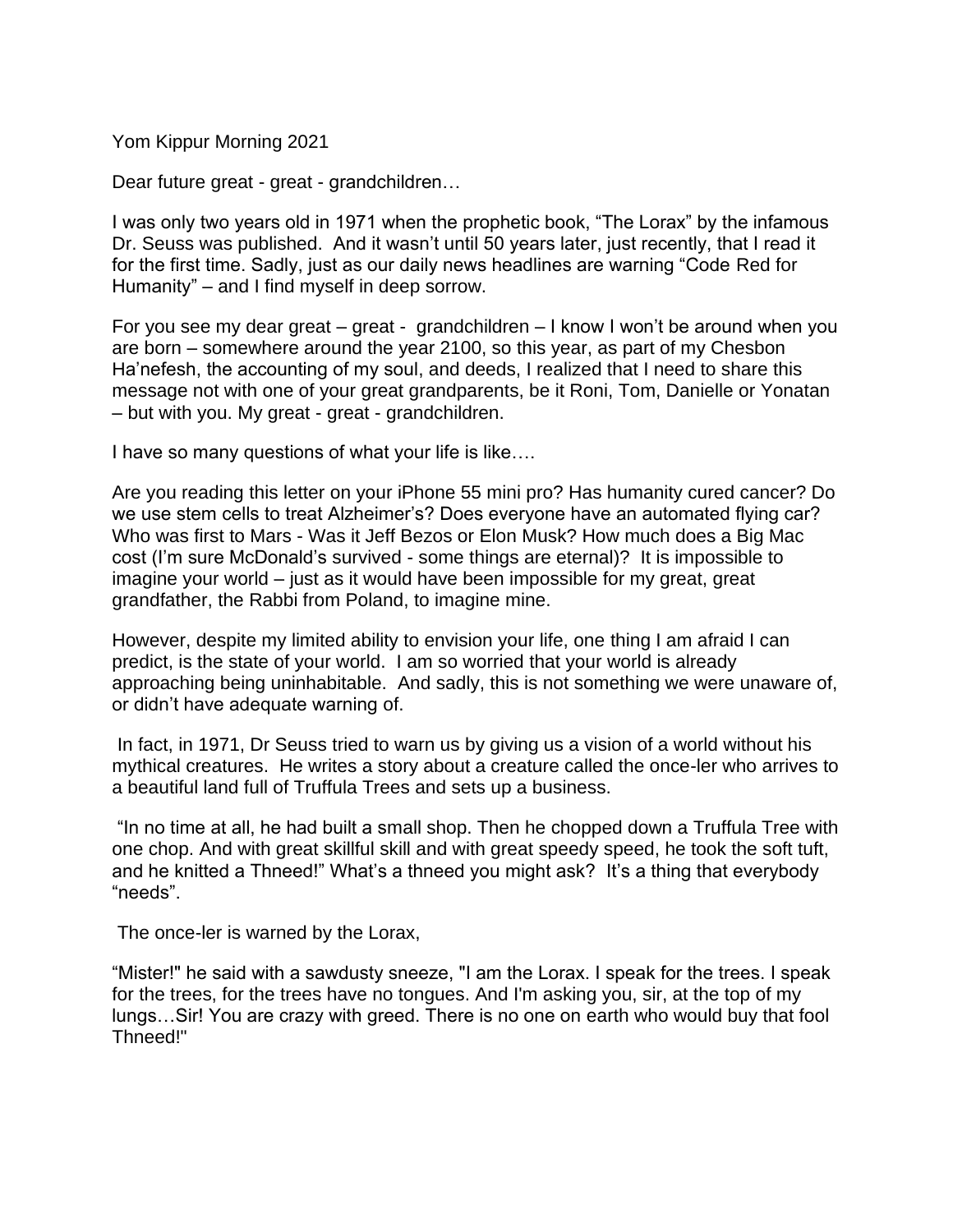If only we had listened in 1971.

I suddenly tremble with the thought - that maybe you are not even reading this...if only some of the many predictions given by scientist are true then by the year 2100 the temperatures in most of the world have risen by average well over 4 degrees Celsius pushing 40% of the world population to live in severe drought conditions. Southern Spain and Portugal are deserts. Huge forest fires are a daily occurrence, even in Siberia. Rising sea levels have rendered many coastlines unrecognizable. Florida, where I am writing this letter to you from today, has largely disappeared, and coral reefs do not exist anymore, and with their extinction, 25% of the fish population in the world is gone- probably more because of over-fishing. Insects have been consigned to history, and with no more pollinators to be found, huge crops failures occur all around the world leading to food insecurity which combined with water shortages, mass fires and floods cause tens of millions of people to migrate - these mass migrations are probably causing devastating unrest, violence and even wars over the little resources that are left.

My dear great – great - grandchildren, I hope the predictions are wrong, that you are sitting on the beach in Florida or Tel-Aviv and smiling to yourselves- oh...if he only knew how history took a totally different course, how people, how WE, everyone worshipping with me today, woke up, heeded the call to ensure that we do not continue on this most destructive path.

Perhaps the world came together, just as it did in 2020 when the vaccine for COVID was developed at record speed, saving the lives of millions of people, Perhaps, it found ways to capture carbon dioxide, perhaps they figured out how to grow meat in laboratories, saved the bees, replanted the burnt forests. Is it possible that we adopted clean energy, that we cleaned the Great Pacific plastic garbage patch which currently covers 617,000 square miles and keeps doubling its size every decade, since before the Lorax was even written?

But with every passing day, the evidence is mounting, we are being warned – in fact, on the first day of Elul the UN issued a dire report – finding that it is no longer a question of "natural versus human- caused" climate change. Attribution science has changed the conversation we are having. There is no longer doubt - humans are to blame – it is us with our greenhouse gases, our carbon pollution, and the methane we released to our atmosphere that are responsible for the speed in which the climate is changing.

There is no longer time for denial, nor delay - for if we do - the world that you will be living in will be catastrophic- and you will blame us, my generation - for not taking better care of you, of your world, and you would have every justification.

This IS happening on my watch. And for too long I have done nothing, or very little, to take a stand and to fight what by now - so many people are calling a lost battle.

## **And while I am not optimistic, I have also not lost hope.**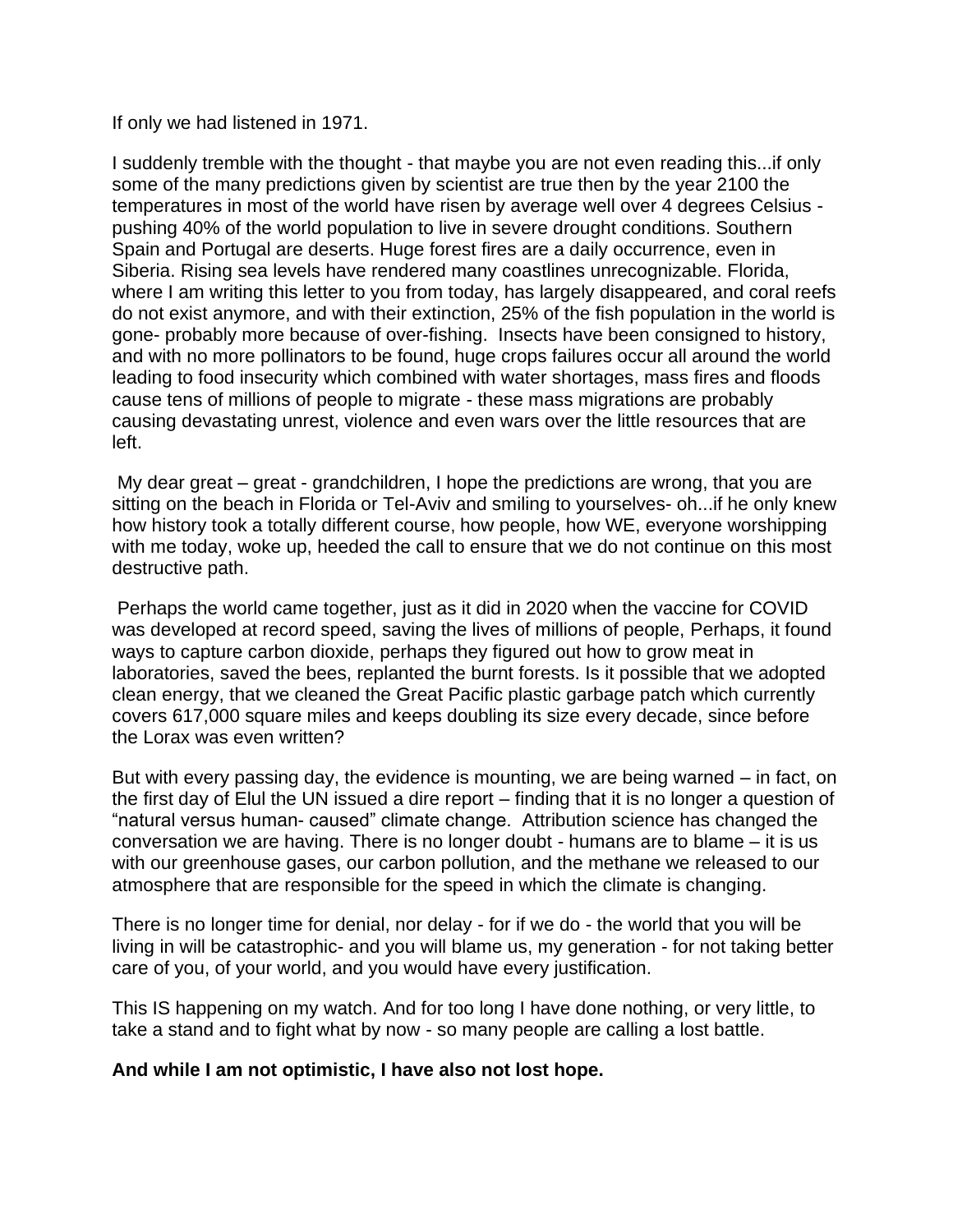The literary critic Terry Eagleton makes a helpful distinction between the two: Optimism can be thought of as a cheery disposition to always look at the bright side of life, even despite the evidence. Hope, on the other hand, is a more active and radical ideal that recognizes the real possibility of failure, yet at the same time holds on to the prospect of success despite the odds, driven by a deep commitment to an outcome we value.

So, when I look all around me at what is happening in this world - from hundreds of people dying in unprecedented heat waves all around the world, to thousands drowning from flooding in Germany, Louisiana, and China, here in New York City - I am not optimistic. Nor can I be optimistic when scientists tell us that the extreme heat wave this summer in the Pacific Northwest - an event marked as a 1 in 1000-year event - will occur roughly every 5 to 10 years in the future. It's hard to be optimistic - but I refuse to lose hope.

For years we have allowed strong interest groups, motivated by greed, to question science, to plant doubt in the urgency and in our ability to fix the damage. It's not different from how in the past, for years, we allowed the tobacco industry with its powerful lobbies to fight against regulations and intentionally hide the cancer-causing risk their products cause.

Those days, I hope - are over.

For too long my voice was the voice of the once-ler saying to the Vortex - "I'm busy," or even "Shut up, if you please."

For I am your ancestor - my dear great – great - grandchildren, and I want to be what Roman Krznaric in his book calls "A good ancestor."

For all of my life I have been thinking of myself as a descendant, most of us do, especially if we are Jewish - our holidays not only direct our attention to the past, but our texts ask us to imagine ourselves "as if we were there"- year after year we recall the exodus from Egypt, the destruction of the temple in Jerusalem and the victory of the Maccabees… and at every Bar/Bat Mitzvah we sing L'dor Va Dor as we pass down the Torah to our children - but I now realize that most of the time - this is as far as it goes- to our children, or maybe our grandchildren. But I realize now that I have to make a monumental shift in the way I think - I can't only think about my deceased relatives, or my living descendants – I must think about you – my future ancestry.

In 1955 Jonas Salk finally developed the vaccine for polio after many failed attempts – and he shared that what drove his persistence was the simple but haunting question, "Are we being good ancestors?"

When it comes to guarding our planet, I don't think I am. I don't think most of my congregants are. Therefore, I am writing you this letter, to tell you, 100 years into the future - that I vow to SPEAK NOW, to do the hard work NOW, and to hopefully INSPIRE anyone who will listen to me to join me.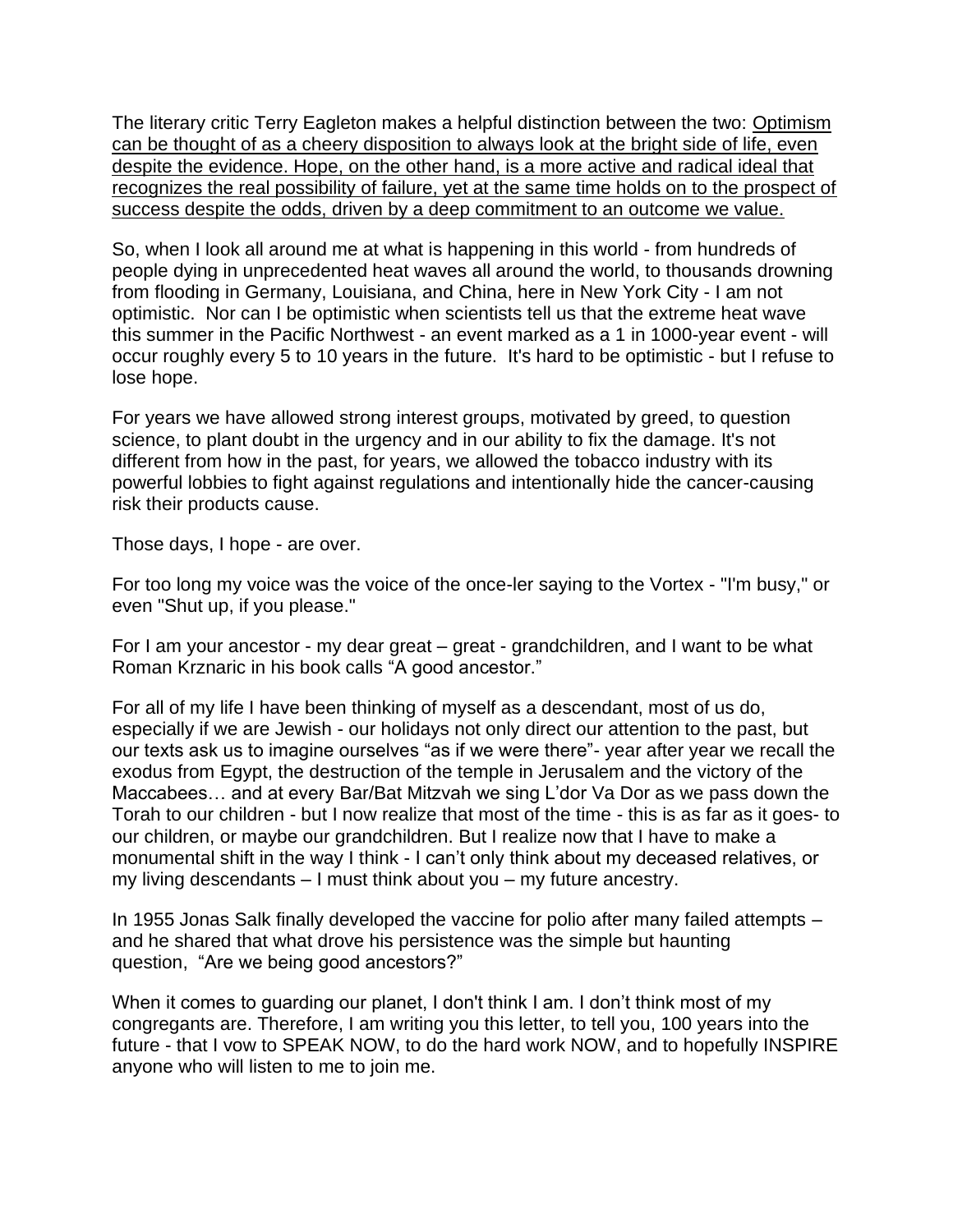As a rabbi - I don't have to look hard or far to find the Jewish wisdom that guides me on this quest. Judaism teaches me to think about you - about the importance of planning ahead. And no story better exemplifies this than the story of the sage Honi, during the  $1<sup>st</sup>$ century BCE when one day Honi mocked the person he saw planting a carob tree. You see – carob trees don't give fruit for close to 70 years. So, he tells the person "Why are you bothering with this hard work if you are not going to enjoy these fruits'' to which the person answers "When I came to this world there were trees that were planted by my father and grandfather - this is why I too am planting for the next generations.''

Even 3000 years ago – humanity was already struggling between our immediate needs and planning for the future. And today, the battle is harder than it ever was. Our lives are entrenched with short term visions and a culture for instant gratification.

From text messages expected to be answered immediately to google searches providing immediate answers to counting how many "likes" we received for posting on social media what we had for dinner.

And it continues with the toxic political systems all around the world that rewards politicians who deliver short term and populistic results driven by their selfish desire for re-election.

And it continues with a fast moving, strong and cruel business world - driven by almost nothing but the bottom line - the need to show stakeholders positive financial results often at the cost of any future consequences.

How many times have we heard the once-lers say "I meant no harm. I most truly did not. But I had to grow bigger.So bigger I got. I biggered my factory. I biggered my roads. I biggered my wagons. I biggered the loads of the Thneeds I shipped out. I was shipping them forth to the South! To the East! To the West! To the North! I went right on biggering... selling more Thneeds. And I biggered my money, which everyone needs."

When you look at the world these days, on how fast things are changing and moving, it's hard to be optimistic - but hope is not a choice for us. As Jews it is wired deep in our DNA. We must move forward, to not despair, and to listen to the sound of the shofar – not as a gimmick – but a true wake up call. We have snoozed the alarm clock for too long. No longer. Now is the time.

And how do we begin this monumental change?

First, we must begin with a sense of **deep humility** - with us understanding that the deeper meaning of our existence is not just our pleasure, that the goal of life is not satisfying our materialistic needs, but that rather that we are the happiest when we live a meaningful life, and a life full of purpose. When we live as the best possible versions of ourselves.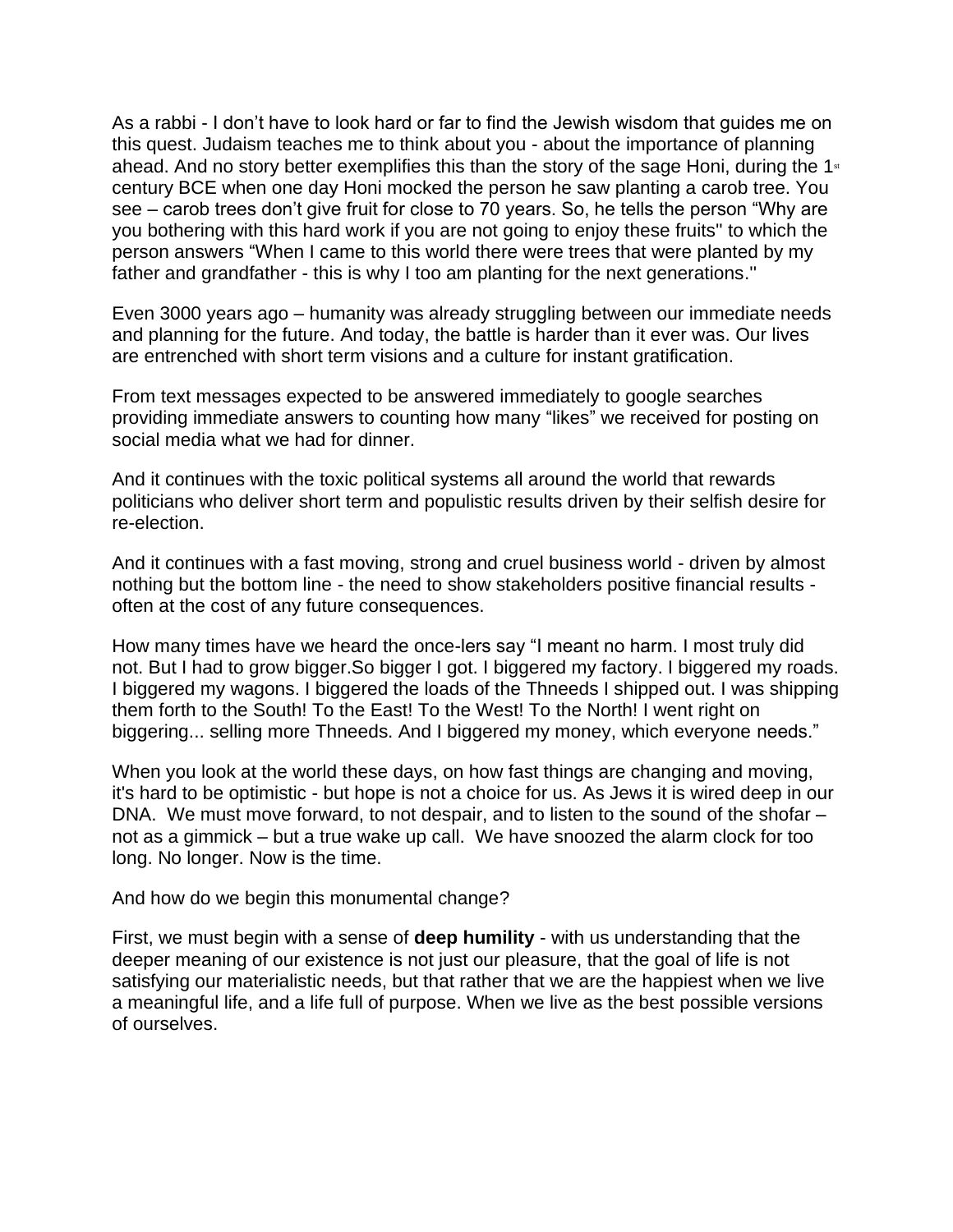If we are to save this planet, we have to broaden what it means to be Jewish – and realize that it is so much more than attending temple, it's more than having family meals together on holidays - it's more than ensuring our children and grandchildren have a Bar/Bat Mitzvah, it's more than visiting Israel or supporting Israel, being Jewish is a mission, it's a responsibility.

It is thinking of our future descendants, it's seeing ourselves as Good ancestors and, subjugating our own needs and desires for their benefit, it's focusing on the hard work of the true meaning of Tikkun Olam – repairing the precious and fragile world we are living in.

We have to take to heart, the midrash from Genesis Rabbah "Upon creating the first human beings, God guided them around the Garden of Eden, saying look at my creations! See how beautiful and perfect they are! I created everything for you. Make sure you don't ruin or destroy MY world. If you do, there will be no one to fix it."

This Midrash should be our Jewish mantra. It should be recited morning and evening. This teaching is the one we should take to heart and inscribe on the doorpost of our homes.

**Deep humility** means that my needs, my pleasures are not in the center of the universe - the world does not revolve around me but rather around what is expected of me.

We are past the days where it would be enough to ask people to turn off lights, take shorter showers or simply recycle.

If we want to truly make a difference it will hurt.

If this battle is to be won, it will have to happen on a global political scale.

My dear great – great - grandchildren – your future is not secure, not unless my generation starts supporting politicians that make it a priority to fight for the future of our world, even if in the short term this means that we will pay more taxes.

Not unless we accept more regulation on polluting industries – regulations that might cause our stock portfolios to not grow as much nor as fast. Is it not time to finally acknowledge that only 10% of people in the US hold 90% of the stock market but 100% of Americans breathe the same air?

Not unless we listen to the science and have no tolerance to those who choose to ignore it.

This will all boil down to answering the question I presented to you last night - Do you have enough? Will we let the Yetzer Ha'ra of greed push us to be the once-ler who

yelled at the Lorax, "Now listen here, Dad! All you do is yap-yap and say, 'Bad! Bad! Bad! Bad!' Well, I have my rights, sir, and I'm telling you I intend to go on doing just what I do! And, for your information, you Lorax, I'm figgering on biggering and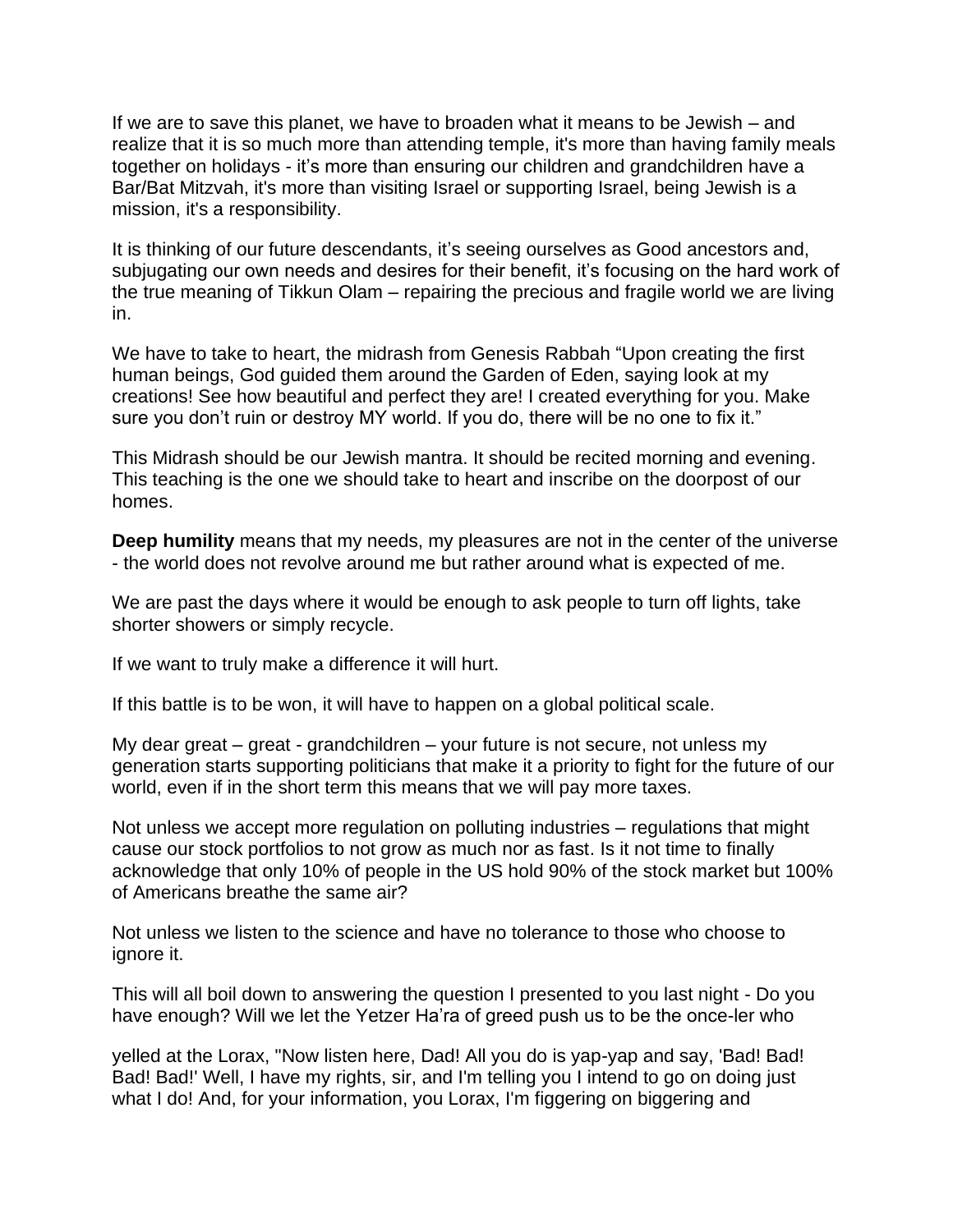BIGGERING and BIGGERING and BIGGERING, turning MORE Truffula Trees into Thneeds which everyone, EVERYONE, EVERYONE needs!"

We need to start yesterday. Today I am sharing this letter with my congregation, and I am begging them - don't ignore the warnings. Just as you plan to leave your heirs a financial gift, commit today to leave them a world worth living in. No amount of money they will have will provide for them a happy life in an inhabitable world.

Basic recycling is not enough – we need to eliminate plastics altogether – most aren't recyclable.

Eat less red meat. I know this topic can make people visibly uncomfortable but there's no getting around it. Eating factory farmed animals from thousands of miles away is just plain bad. Commit to one or even two nights without it. It's possible.

Green up your commute, your home and your shopping habits. Give up on next day delivery. Carpool when you can. Commit to at least test driving an electric car the next time you are in the market for a new car.

Invest ethically. Ask your broker to invest your portfolio in companies that are bettering our world and ones that combine business with sustainability.

Join Temple Judea's delegation in Dayeinu - a Jewish action group focused on a Jewish response to the environmental crisis. Simply contact the temple office and join our discussion and action circles.

Offset your personal footprint. When you travel – seek out the airline that is committed to reducing their own airline's footprint OR even better personally commit to planting the equivalent number of trees your trip destroyed – Trees are the #1 climate change solution each and every time you travel. Budget this into your trip.

Vote like our planet depends on it. Vote for climate-conscious representatives in every election and urge them to commit to setting science-based targets to reduce emissions and shift to clean energy.

Do we have enough time left to save the world? I don't know but one thing is for sure – we have wasted far too long on debating the science, on doing too little, and if we don't begin now – it will surely be too late.

And let us not get to that point – let us listen to the moral of the end of the Lorax with open hearts, ears, and awareness….

"And at that very moment, we heard a loud whack!

From outside in the fields came the sickening smack

of an axe on a tree. Then we saw the tree fall.